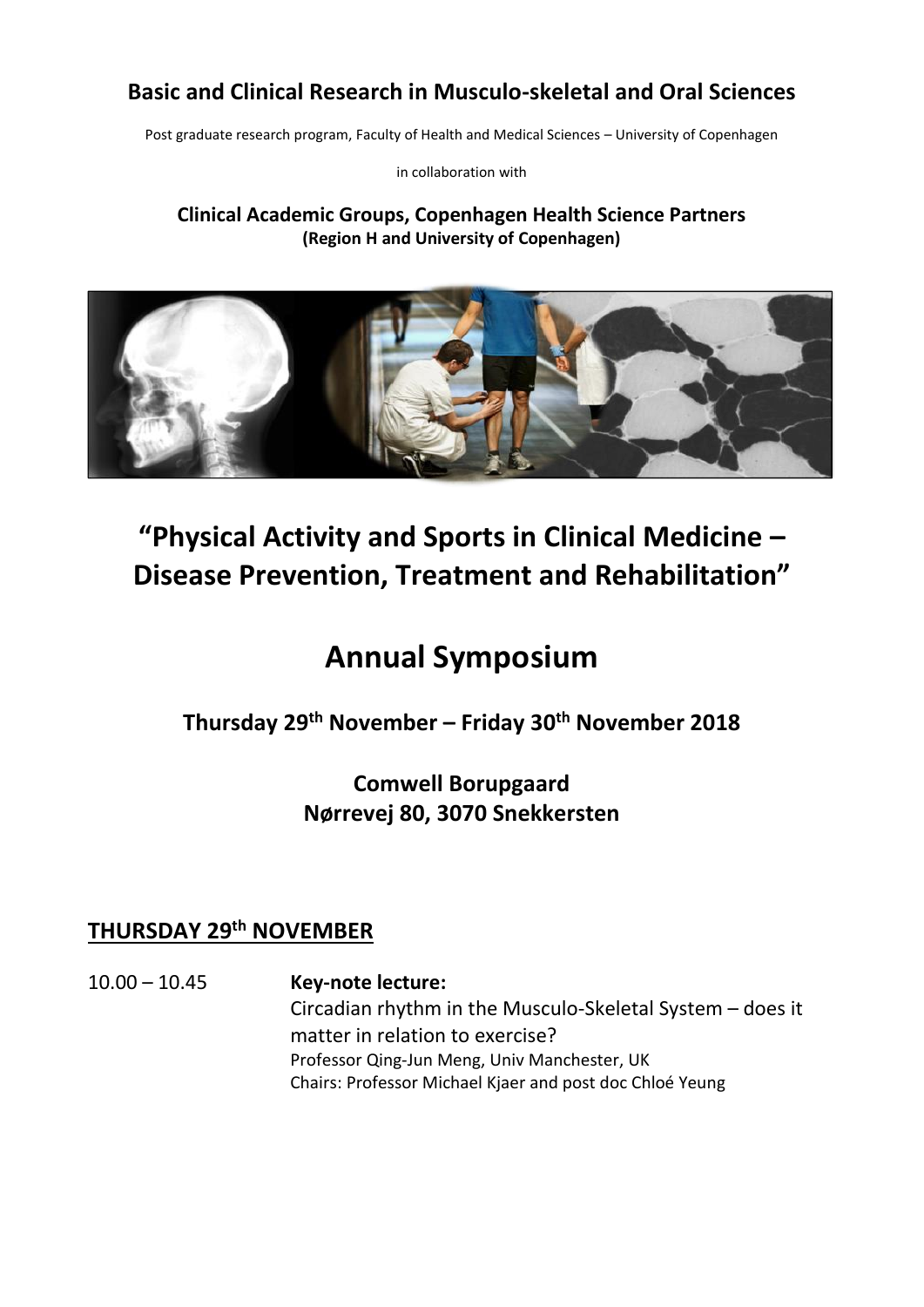## **10.50 – 12.30 Free oral presentations from PhD students**

| <b>Auditorium B</b>                                                                             | <b>Auditorium C</b>                                        |
|-------------------------------------------------------------------------------------------------|------------------------------------------------------------|
| Chairs: Professor Peter Magnusson, Professor Julie Gehl                                         | Chairs: Professor Per Hølmich, Senior Researcher Peter     |
|                                                                                                 | Schjerling                                                 |
| Presentations each 8+4 min                                                                      |                                                            |
|                                                                                                 |                                                            |
|                                                                                                 | Presentations each 8+4 min                                 |
| The oral presentations are follow by feedback on the                                            |                                                            |
| presentation technique (20 min)                                                                 | The oral presentations are follow by feedback on the       |
|                                                                                                 | presentation technique (20 min)                            |
| Comments on presentation technique: MA in rhetoric                                              |                                                            |
| Thea Feveile Sejr Hansen                                                                        | Comments on presentation technique: MA in rhetoric         |
|                                                                                                 | Mads Højlyng                                               |
| $10.50 - 11.02$                                                                                 |                                                            |
| Adam E. M. Jørgensen                                                                            | $10.50 - 11.02$                                            |
| "Collagen Growth of Human Knee Cartilage in Health and                                          | <b>Mikkel Jensen</b>                                       |
| Osteoarthritis"                                                                                 | "Influence of carbohydrates on amino acid absorption       |
|                                                                                                 | from dietary protein"                                      |
| $11.02 - 11.14$                                                                                 |                                                            |
| <b>Jacob Frandsen</b>                                                                           | $11.02 - 11.14$                                            |
|                                                                                                 |                                                            |
| "Repeated prolonged exercise in young and old well-                                             | Jens R. Jakobsen                                           |
| trained cyclists"                                                                               | "Adipocytes are present at the human myotendinous          |
|                                                                                                 | junction (MTJ)"                                            |
| $11.14 - 11.26$                                                                                 |                                                            |
| <b>Annesofie T. Olesen</b>                                                                      | $11.14 - 11.26$                                            |
| "Effects of aging and training on intramuscular                                                 | Jacob Bülow                                                |
| connective tissue"                                                                              | "Is muscle protein synthesis associated with the           |
|                                                                                                 | metabolic profile: A cross sectional analysis of the CALM- |
| $11.26 - 11.38$                                                                                 | cohort"                                                    |
| Karen Lindhardt Madsen                                                                          |                                                            |
| "No Effect of Triheptanoin on Exercise Performance in                                           | $11.26 - 11.38$                                            |
| Patients with McArdle Disease - A Randomized                                                    | <b>Maria Swennergren Hansen</b>                            |
| Controlled Trial"                                                                               | "Reliability of Copenhagen Achilles Length Measure on      |
|                                                                                                 | patients with an Achilles tendon rupture"                  |
| $11.38 - 11.50$                                                                                 |                                                            |
| <b>Peter Tran</b>                                                                               | $11.38 - 11.50$                                            |
|                                                                                                 | <b>Rasmus Skov Husted</b>                                  |
| "Fibrillin deficiency leads to weakened, smaller tendons<br>in both trained and untrained mice" |                                                            |
|                                                                                                 | "Orthopaedic surgeon's perspectives on exercise for        |
|                                                                                                 | patients with end-stage knee osteoarthritis - a            |
| $11.50 - 12.02$                                                                                 | qualitative study"                                         |
| <b>Grith Højfeldt</b>                                                                           |                                                            |
| "Does habitation to a high protein diet influence whole                                         |                                                            |
| body protein turnover in a postprandial state?"                                                 |                                                            |
|                                                                                                 |                                                            |
|                                                                                                 |                                                            |

12.30 – 13.15 **Lunch**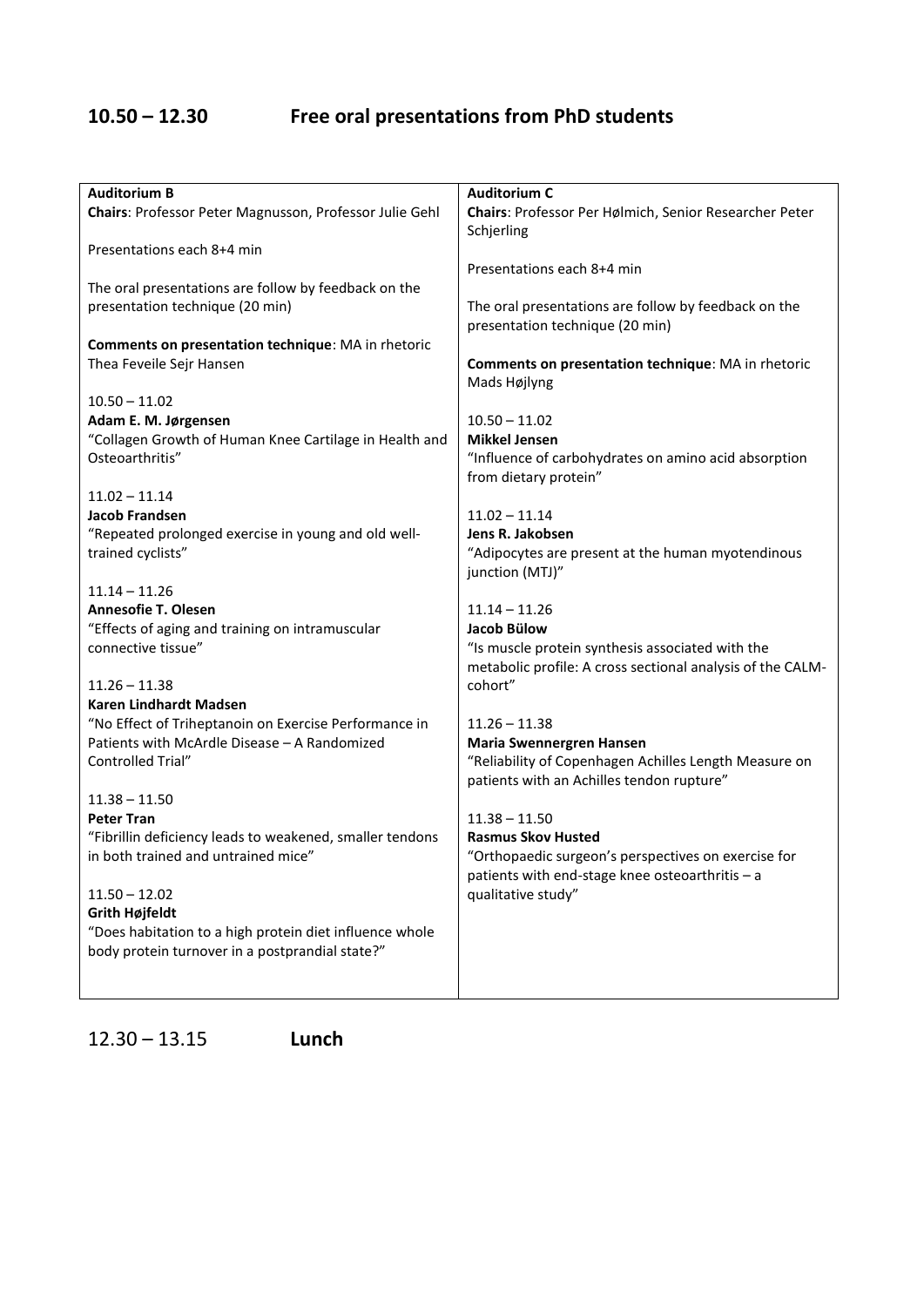### **SYMPOSIUM 1 (auditorium B):**

### **What physical activity should we promote for the improvement of health in diseases?**

Chairs: Professor Ylva Hellsten, Professor Flemming Dela

| $13.15 - 13.40$ | High intensity interval training $-$ a feasible and effective<br>strategy for the improvement of health in clinical<br>populations?<br>Professor Martin Gibala, McMaster University, Hamilton, Canada |
|-----------------|-------------------------------------------------------------------------------------------------------------------------------------------------------------------------------------------------------|
| $13.40 - 14.05$ | High intensity interval training is not an optimal strategy for<br>the improvement of health $-$ a clinical perspective<br>Professor Martin Halle, TUM München, Germany                               |
| 14.05 - 14.45   | <b>Battle and Discussion with Audience</b>                                                                                                                                                            |

### **SYMPOSIUM 2 (auditorium C):**

### **How to present scientific results**

Chairs: Professor Thomas Bandholm, Professor Peter Schwarz

| $13.15 - 14.00$ | When the tail is wagging the dog $-$ the importance of<br>structure and focus in a scientific presentation<br>Associate Professor Thea Feveile Sejr Hansen, Univ of Copenhagen |
|-----------------|--------------------------------------------------------------------------------------------------------------------------------------------------------------------------------|
| $14.00 - 14.45$ | Use of Power Point in presentation of scientific results?<br>MA (Rhetoric) Mads Højlyng, Dept. of Management, CBS                                                              |

**14.45-15.15 Break (coffee/tea)**

### **SYMPOSIUM 3 (auditorium B):**

### **Metabolism**

Chair: Professor Peter Schwarz, Professor Tina Vilsbøll

15.15 – 15.40 Exercise and insulin action; when once is enough or even too much Professor Jørgen Wojtaszewski, Section of Molecular Physiology Department of Nutrition, Exercise and Sports University of Copenhagen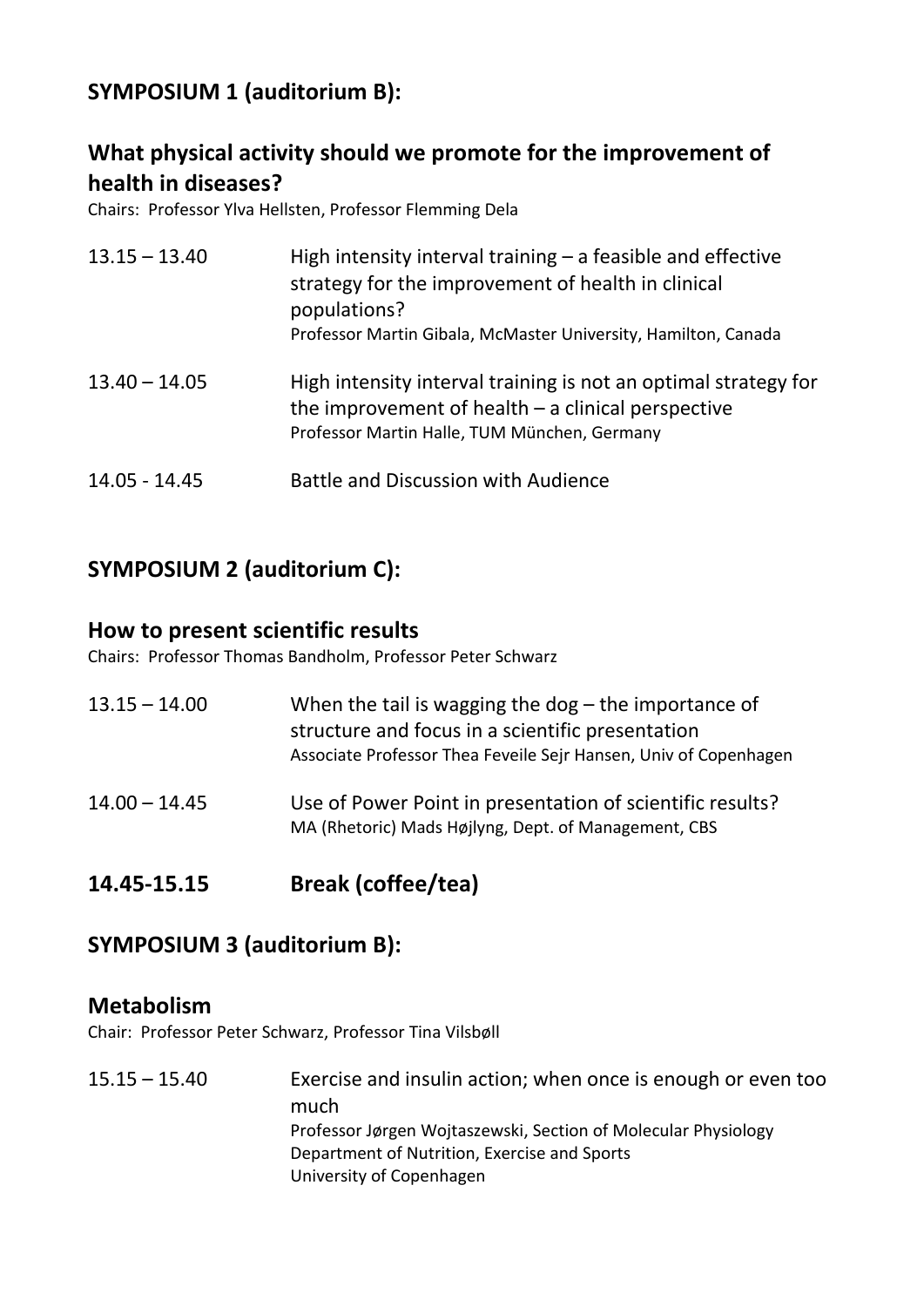| $15.45 - 16.10$ | Metabolic myopathies<br>Professor Antonio Toscano, University of Messina, Italy             |
|-----------------|---------------------------------------------------------------------------------------------|
| $16.15 - 16.40$ | Development of type 2 diabetes $-$ who is to blame $-$ the<br>muscle, the liver or the gut? |
|                 | Professor Sten Madsbad, Dept. of Endocrinology, Hvidovre Hospital                           |

### **SYMPOSIUM 4 (auditorium C):**

### **Physical activity before, during and after surgery**

Chair: Professor Julie Gehl, Professor Per Hølmich, Professor Peter Magnusson

| $15.15 - 15.40$ | Surgical stress response and recovery after abdominal<br>surgery<br>Professor Ismail Gögenur, Dept of Abd Surgery, Køge Hospital                                                                                      |
|-----------------|-----------------------------------------------------------------------------------------------------------------------------------------------------------------------------------------------------------------------|
| $15.45 - 16.10$ | Blood flow restriction training as a prehabilitation concept in<br>total knee arthroplasty<br>Associate Professor Ulrik Frandsen, Dept of Sports Science and Clinical<br>Biomechanics, University of Southern Denmark |
| $16.15 - 16.40$ | Prehabilitation: The new kid on the block?<br>Professor Franco Carli, McGill University, Montreal, Canada                                                                                                             |

17.00 - 18.30 **Poster presentation in Aud A** (3 min for each poster) Posters from all others than MUSKOS PhD students. Posters are placed in **Aud E** throughout the meeting.

**Chairs**: Professor Jørn Wulff Helge, Associate Professor Abigail Mackey

1.

**Combination of GLP-1 receptor agonist (GLP-1RA) treatment and physical activity for maintenance of diet-induced weight loss and metabolic health**

Simon B. K. Jensen Department of Biomedical Sciences and NNF Center for Basic Metabolic Research, University of Copenhagen, Department of Endocrinology, Hvidovre Hospital, Hvidovre, Denmark

 $2.$ 

### **Reduced skeletal muscle fat oxidation during exercise in an adult with lipin-1 deficiency**

Daniel Raaschou-Pedersen Copenhagen neuromuscular Center, Department of Neurology, Rigshospitalet, University of Copenhagen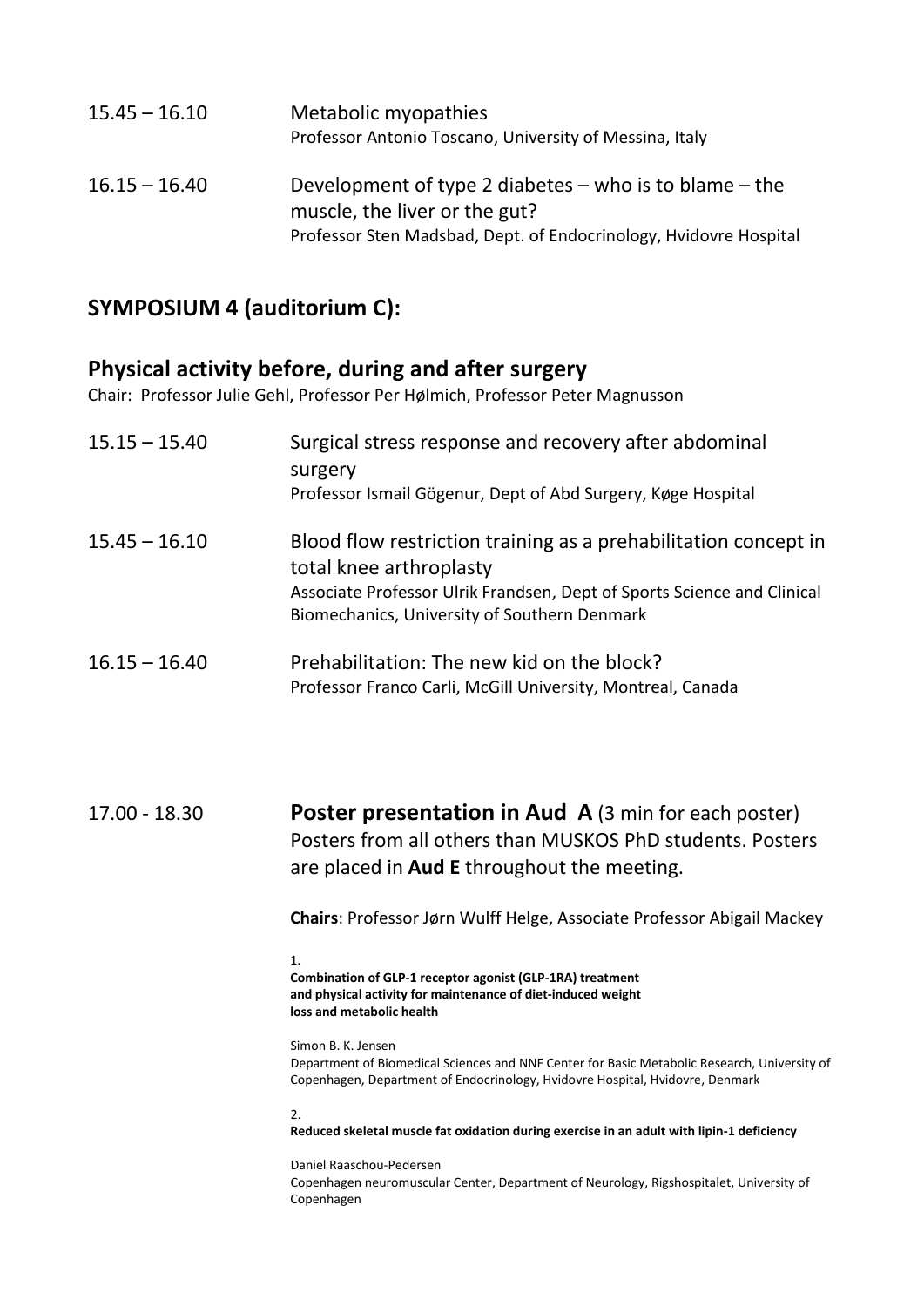#### 3.

#### **Maximal fat oxidation in a ski-ergometer and relation to performance in Vasaloppet**

Mikkel T. Hansen Xlab, Department of Biomedical Science, Denmark

4.

#### **Growth and differentiation factor 15 as a biomarker for mitochondrial disease**

Nanna Scharff Poulsen Copenhagen Neuromuscular Center, Rigshospitalet, University of Copenhagen, 2100 Copenhagen, Denmark 5.

#### **Axial muscular affection in patients with LGMD2L**

Tahmina Khawajazada

Copenhagen Neuromuscular Center, Department of Neurology

#### 6.

**The ATOM study: Asthma severity in women: The influence of training and menopause**

#### Erik Hansen

Respiratory Research Unit, Bispebjerg Hospital, NEXS, University of Copenhagen, Cardiology Department, Bispebjerg Hospital

#### 7.

**Blood-flow restricted training vs heavy-load training on mechanical muscle function. Systematic review and meta-analysis**

#### Birk Grønfeldt

University of Southern Denmark, Institute of Sport Science and Clinical Biomechanics, Hogskulen pa Vestlandet, Centre for Evidence-Based Prectice, Odense University Hospital, Department of Neurosurgery

#### 8.

**Between-limb asymmetry in leg muscle mass, strength and power in older home-dwelling independently living people. Association with functional ability**

#### Kenneth H. Mertz

Institute of Sports Medicine and Department of Orthopedic Surgery M, Bispebjerg Hospital, Copenhagen, Denmark

#### 9.

**Effect of an unhealthy lipoprotein distribution on muscle protein synthesis response to whey feeding**

#### Mie Cecilie Faber Zillmer

Institute of Sports Medicine Copenhagen, Department of Orthopaedic Surgery M, Bispebjerg Hospital, Copenhagen, Center for Healthy Ageing, Faculty of Health Sciences, University of Copenhagen

#### 10.

**Circadian clock gene expression in human tendons in response to physical activity and immobilization**

#### Ching-Yan Chloé Yeung

Institute of Sports Medicine Copenhagen, Bispebjerg Hospital, Center for Healthy Aging, University of Copenhagen

#### 11.

#### **Acute Response of Biochemical Bone Turnover Markers to High-impact Exercise for Postmenopausal Women**

#### R. S. Prawiradilaga

Department of Nutrition, Exercise and Sports, University of Copenhagen, Department of Clinical Biochemistry, Rigshospitalet, Copenhagen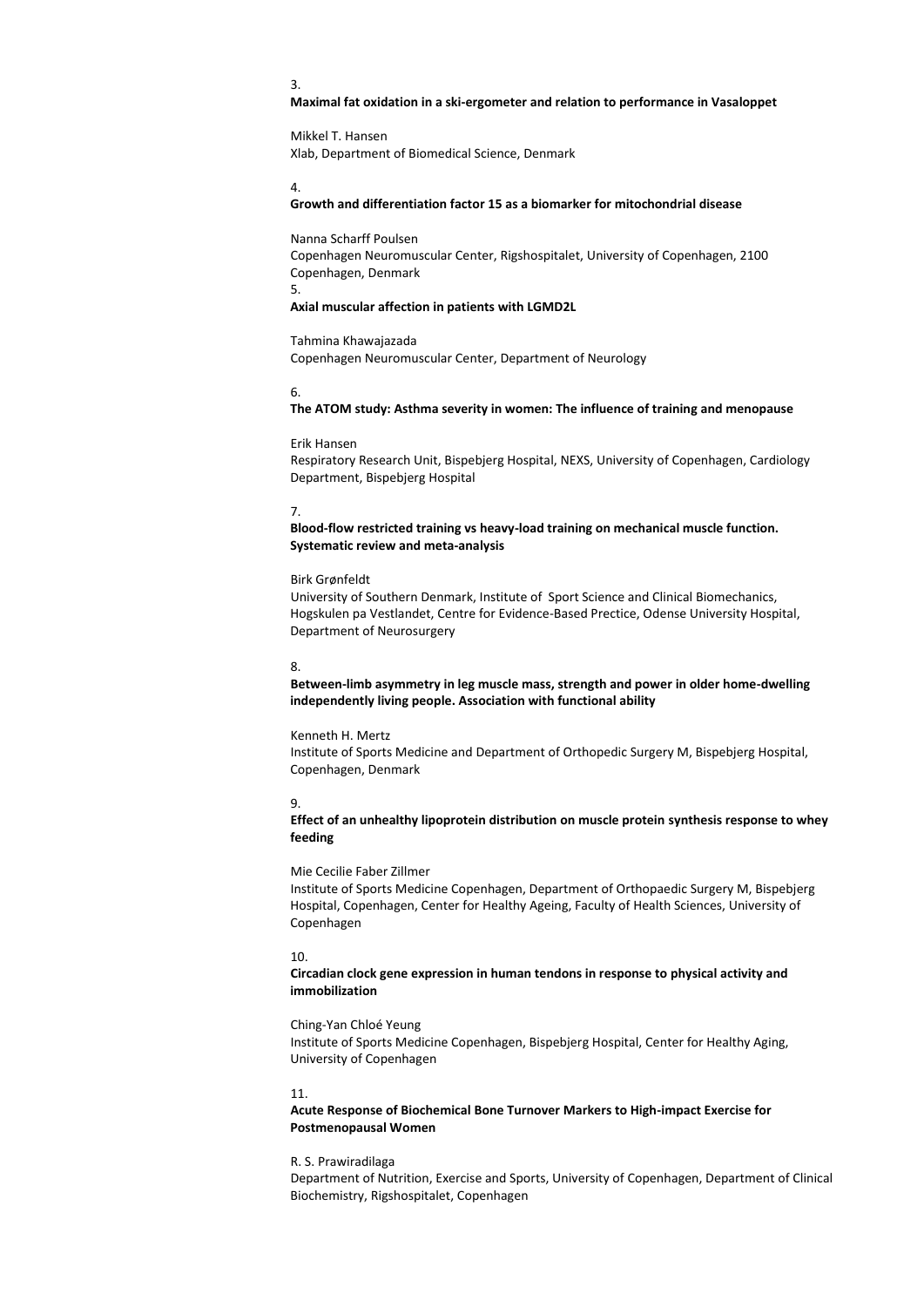#### 12.

**Larger osteogenic effect in postmenopausal than in premenopausal women after 19 weeks of supervised gymnastics training**

Eva W. Helge University of Copenhagen: Department of Nutrition, Exercise and Sports; Department of Biomedical Sciences, Xlab. Rigshospitalet/Glostrup: Department of Clinical Biochemistry

#### 13.

**Association between weight loss and changes in physical inactivity in overweight/obese individuals with knee osteoarthritis: an 8-week cohort study**

#### Cecilie Bartholdy

The Parker Institute, Copenhagen University Hospital Bispebjerg and Frederiksberg, Department of Physical and occupational therapy, Copenhagen University Hospital Bispebjerg and Frederiksberg

#### 14.

#### **Patient Reported Outcome and Body Mass Index in 3,327 total knee arthroplasty patients**

#### Anders Overgaard The Parker Institute, Copenhagen University Hospital Frederiksberg

#### 15.

#### **Morbidity and mortality in children with low muscle mass undergoing scoliosis surgery. A retrospective cohort study**

#### Marie Mostue Naume

Copenhagen Neuromuscular Center, Department of Neurology, Department of Intensive Care 4131, Department of Pediatrics, Department of Orthopedic Surgery, HOC, Department of Anesthesiology, HOC – All from University of Copenhagen, Rigshospitalet, Copenhagen

#### 16.

#### **Improved functional capacity before surgery & postoperative complications: A study in colorectal cancer**

Enrico M. Minnella Departments of Anesthesia and Surgery, McGill University Health Centre, Montreal, Canada

19.30 Pre-dinner drink

### 20.00 - **Dinner** (including PhD CUP) **Chairs**: Professor Thomas Bandholm, Associate Professor Kristian Thorborg

### **FRIDAY 30th NOVEMBER**

8.30 – 9.15 **Key-note lecture**: Physical Activity and Brain Function Professor Carl-Johan Boraxbekk, Hvidovre Hospital Chair: Professor Michael Kjaer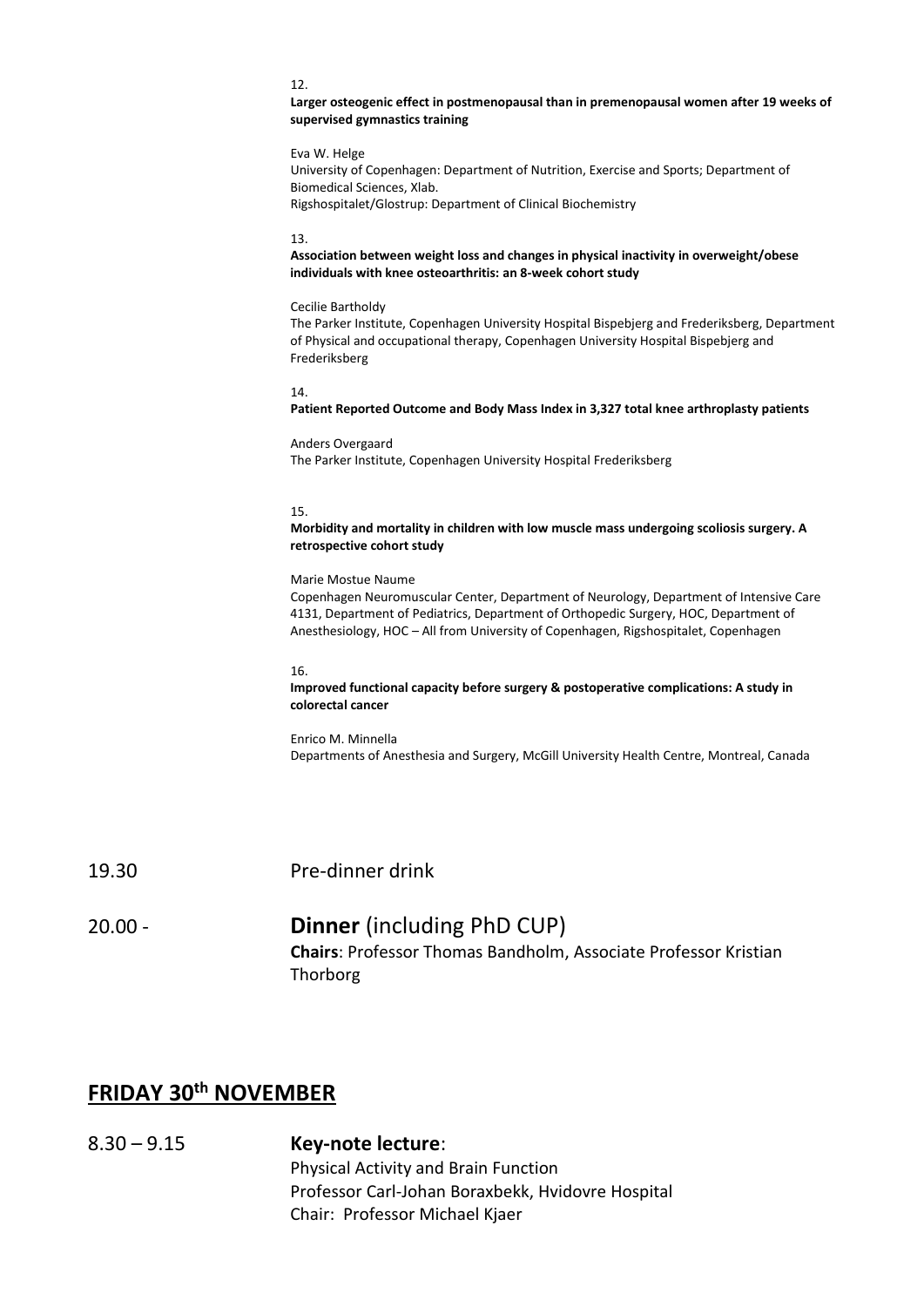## **9.20- 10.40 Free oral presentations from PhD students**

| <b>Auditorium A</b><br>Chairs: Professor Jens Bangsbo, Professor Thomas<br>Bandholm                                                                                                                                                                                                                                                                                                                                           | <b>Auditorium B</b><br>Chairs: Senior Researcher Jesper Løvind Andersen,<br>Associate Professor Kristian Thorborg                                                                                                                                                                                                                                                                                                                                                                                                                                               |
|-------------------------------------------------------------------------------------------------------------------------------------------------------------------------------------------------------------------------------------------------------------------------------------------------------------------------------------------------------------------------------------------------------------------------------|-----------------------------------------------------------------------------------------------------------------------------------------------------------------------------------------------------------------------------------------------------------------------------------------------------------------------------------------------------------------------------------------------------------------------------------------------------------------------------------------------------------------------------------------------------------------|
| Presentations each 8+4 min                                                                                                                                                                                                                                                                                                                                                                                                    | Presentations each 8+4 min                                                                                                                                                                                                                                                                                                                                                                                                                                                                                                                                      |
| The oral presentations are follow by feedback on the<br>presentation technique (20 min)                                                                                                                                                                                                                                                                                                                                       | The oral presentations are follow by feedback on the<br>presentation technique (20 min)                                                                                                                                                                                                                                                                                                                                                                                                                                                                         |
| Comments on presentation technique: MA in rhetoric<br>Thea Feveile Sejr Hansen                                                                                                                                                                                                                                                                                                                                                | Comments on presentation technique: MA in rhetoric<br>Mads Højlyng                                                                                                                                                                                                                                                                                                                                                                                                                                                                                              |
| $9.20 - 9.32$<br>Ronni Eg Sahl<br>"Energy balance in younger and older well-trained men<br>during 15 days cycling at near-maximal energy<br>expenditure rates"                                                                                                                                                                                                                                                                | $9.20 - 9.32$<br><b>Karina Husted</b><br>"Biological Age in Health Promotion: protocol for<br>Biological Age assessment"                                                                                                                                                                                                                                                                                                                                                                                                                                        |
| $9.32 - 9.44$<br>Nikoline Løkken<br>"12-minutes walking test in mitochondrial myopathy: a<br>potential screening test"                                                                                                                                                                                                                                                                                                        | $9.32 - 9.44$<br><b>Kristian Buch</b><br>"Metabolic changes induced by adjuvant chemotherapy<br>and/or aromatase inhibitors in women diagnosed with<br>early breast cancer - effect of two different exercise<br>training regimens on recovery"                                                                                                                                                                                                                                                                                                                 |
| $9.44 - 9.56$<br><b>Christian Pilely Olsen</b><br>"Management of acute lateral ankle sprains: A<br>randomized, controlled trial"<br>$9.56 - 10.08$<br><b>Anne-Sofie Agergaard</b><br>"Treatment of patellar tendinopathy; Influence of load<br>magnitude on clinical outcome, tendon structure and<br>function"<br>$10.08 - 10.20$<br><b>Cheng Zhang</b><br>Regional differences in collagen content and tendon<br>Mechanics" | $9.44 - 9.56$<br><b>Signe Hulsbæk</b><br>"Preliminary effect and safety of physiotherapy with<br>strength training and protein-rich nutritional supplement<br>in combination with anabolic steroid in patients with hip<br>fracture - the HIP-SAP trial"<br>$9.56 - 10.08$<br>Julia R. Dahlqvist<br>"Disease progression and outcome measures in<br>spinobulbar muscle atrophy"<br>$10.08 - 10.20$<br>Kirsten Lykke Knak<br>"Current Validity of Muscle Strength, Balance and<br>Functional Outcome Measures in Myotonic Dystrophy<br>Type 1: the MyDOM cohort" |

10.40 – 11.00 **Coffee/tea break**